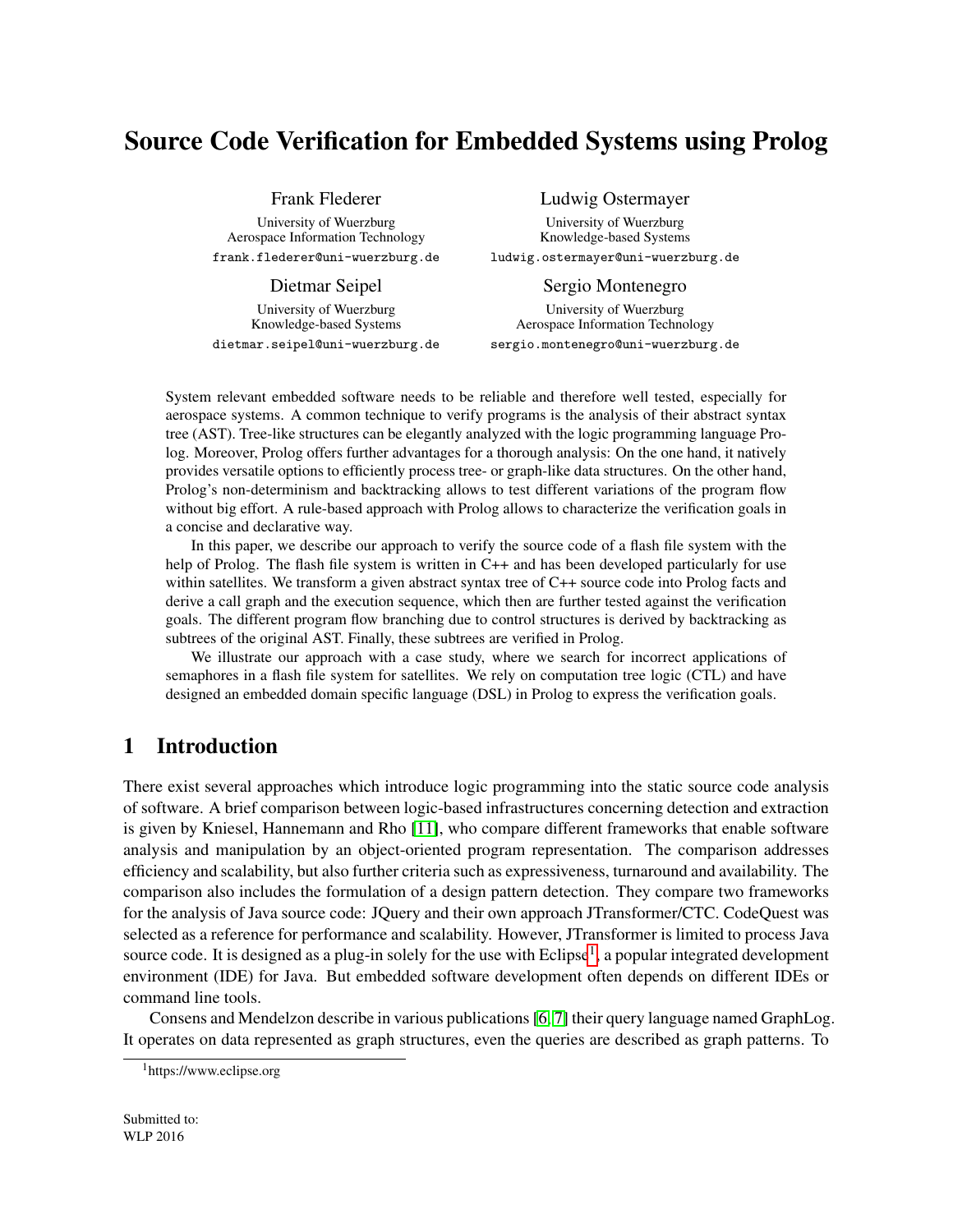evaluate a query the graph pattern is searched within the database graph. Data, queries and results can be visualized. The authors argue that many databases can be viewed as graphs. As a case study, they use GraphLog to analyze software structures in [\[8\]](#page-13-3). Consens et al. examine the package structure of a complex Windows application in order to remove cycles within the package dependency. However, the data structure for their software analysis is not the full AST. Therefore, this approach is highly specialized and difficult to generalize.

Ciraci describes in his dissertation [\[4\]](#page-13-4) the graph-based verification of static program constraints [\[5\]](#page-13-5). In the first step, the original source code is automatically converted into a intermediate representation which is called SCML (Source Code Modeling Language). SCML is an attributed graph representation of the source code. The SCML expressions can be imported directly from different languages – there are already converters for Java and C/C++. The constraints for the source code are described as graph transformation rules which also written in SCML. To notify the user for violated constraints, information nodes are inserted locally into the original SCML. The user can write Prolog rules to further investigate the information nodes. However, the program flow is not covered in Ciraci's analysis.

Crew [\[9\]](#page-13-6) created a ASTLOG, a Prolog-like programming language, to specifically process ASTs. ASTLOG does not save a given AST into an internal database, but references the elements of the AST directly. A difference to a fact base in Prolog is the Current Object which only is implicitly available to rules. The rules are evaluated in the context of the Current Object; similar to a visitor in the visitor pattern. Even ASTLOG is Prolog-like, compatibility is not given.

Centaur [\[3\]](#page-13-7) is a generic interactive debugging system. The input is a formal specification of the syntax and semantics of the used programming language. The specifications are described in Prolog which are used to convert the given source code into the internal data format (Virtual Tree Processor). Albeit Centaur provides an interactive investigation process, the automatic pattern recognition is hard to modify.

Ballance, Graham and Van De Vanter present Pan [\[1\]](#page-13-8), an integrated development environment, which allows to analyze source code loaded by its editor. They use logic programming in conjunction with Logical Constraint Grammars differently from Prolog. For instance, the logic database is partitioned into several collections and code in Pan is interpreted separated from data which makes it less flexible compared to homoiconic Prolog.

Wahler, Seipel, Von Gudenberg and Fischer propose an XML structure for the representation of abstract syntax trees [\[14\]](#page-14-0). On that structure, they apply an algorithm inspired from data mining for searching clones within the source code by finding frequent itemsets in the XML. In case studies they run the analysis on the Java Development Kit and the Dislog Development Kit. Additionally to the program analysis, the tool Squash of Boehm, Seipel, Sickmann and Wetzka can be used for designing, analyzing and refactoring relational database applications [\[2\]](#page-13-9). In their approach, schema definitions and queries from SQL are mapped to an XML representation called SquashML. Like an AST the SQL representation in SquashML is a tree structure. By using the query and transformation language FnQuery for tree structures, they can use Prolog rules to describe modifications of the structure of the relational database. Additionally, Squash provides a visualization of the relations and join paths within SQL queries.

Source Code Verification for Embedded Systems Embedded systems are heavily used in mission critical parts, e. g. in the field of aerospace. Because of the preferred usage of established and timeproven software, modern cutting-edge technology is seldom applied. If new software technology and concepts are used in critical embedded systems, then the software has to be well tested and approved before it is applied in real critical missions. The majority of software in embedded systems is written in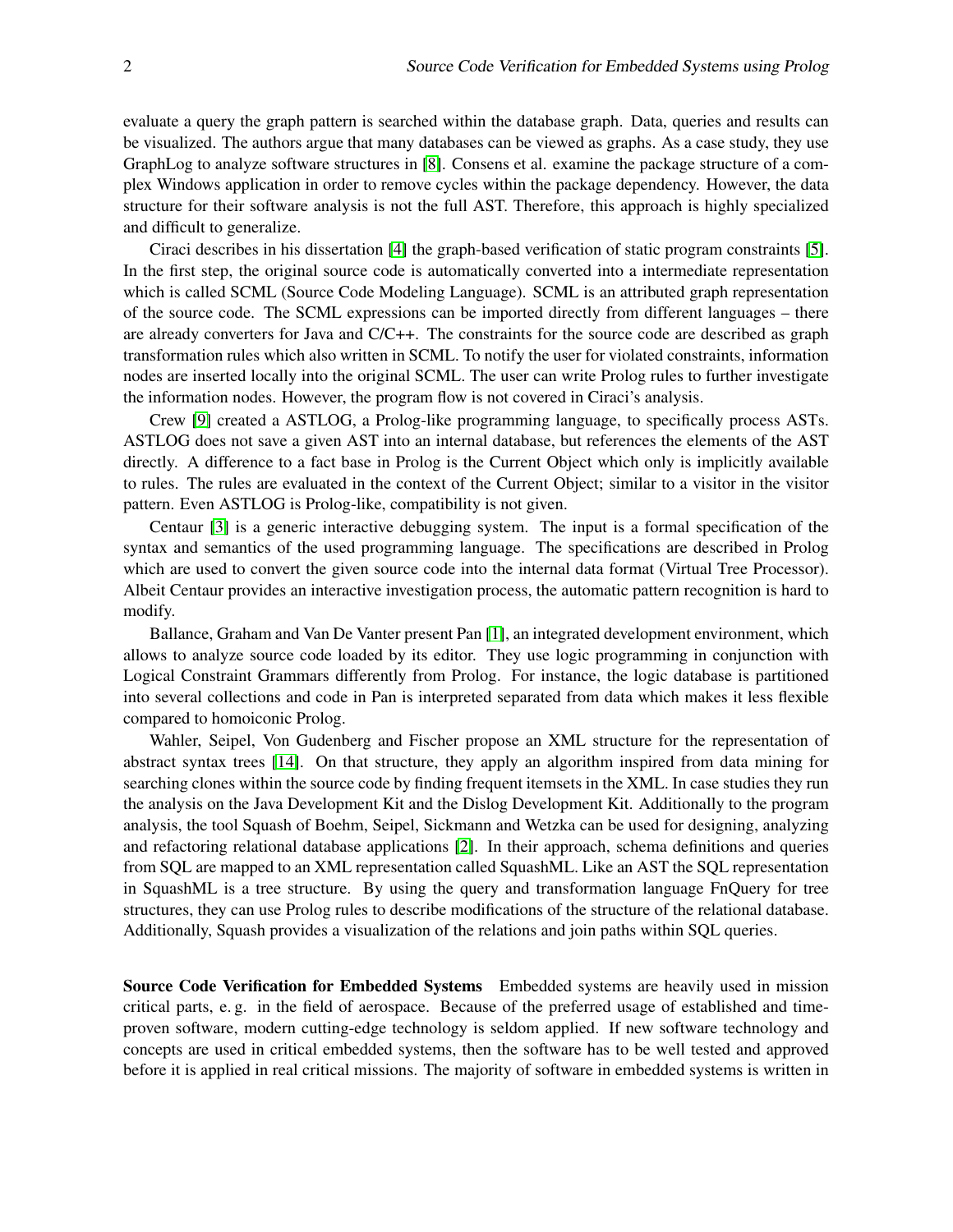the two programming languages C (51 %) and C++ (30 %) [\[12\]](#page-14-1); both are sometimes processed by the same tools, e.g. Clang/LLVM.

In a satellite project, we have developed a tailored file system for the embedded use on a satellite, which makes use of several flash memory chips and one MRAM – a non-volatile random access memory. The file system will be used in the real-time operating system named RODOS<sup>[2](#page-2-0)</sup> which is developed at the German Aerospace Center (DLR) and the chair for aerospace information system at the university of Wuerzburg. Like the operating system RODOS, the file system itself is written in C++. To make sure that everything is implemented correctly, we want to verify the file system formally. But in extend to the usual static analysis of software, we want to be able to test patterns within the source code that are specific for the domain of our own flash file system. Similar to JTransformer[\[11\]](#page-13-0), which operates with Prolog on Java source code, we want to perform static source code analyses by using Prolog rules – but for C/C++ software. There exists an extension to JTransformer, named StarTransformer<sup>[3](#page-2-1)</sup>, which enables the analysis of other languages as well, but no application for  $C/C++$  could be found yet. This paper shows our first attempts that make use of non-deterministic Prolog rules for the static source code analysis for embedded software that is written in C/C++. For future work we are planning to extend our approach with refined techniques of static software analysis like symbolic execution.

In this paper, we use Prolog rules to define the verification patterns over the original source code for the following reasons. Firstly, we are able to extend the analysis by writing comprehensible Prolog rules. Secondly, Prolog enables an easy definition of domain specific languages to match the requirements of specific software parts, e.g. our file system. Thirdly, as we heavily operate on graph structures, we can make use of existing graph investigation techniques and libraries which are already available in certain Prolog systems. Additionally, we make use of another advantage of Prolog: the non-determinism. Because of control structures within the original source code, there might be different program flow branches which might be used during the software runtime – depending on the actual results of the evaluation of the conditions. To test different program flows, Prolog's backtracking mechanism is used to test several variants of program flows. For our implementation, we use the established Prolog system SWI-Prolog [\[15\]](#page-14-2).

Organization of the Paper The remainder of the paper is organized as follows. In Section [2](#page-2-2) a short overview of the process is given. Section [3](#page-3-0) shows the representation of the original source code in abstract syntax trees. Out of an abstract syntax tree, we extract in Section [4](#page-5-0) a call graph for methods and functions. For the investigation of sequent calls over different method and function calls, we create in Section [5](#page-7-0) an execution sequence tree. According to control structures within the source code and the generated execution sequence tree, we generate different subtrees of the abstract syntax tree in Section [5](#page-9-0) which will be the foundation for non-deterministic execution sequence trees. In Section [6](#page-11-0) we use our approach to analyze possibly issues with semaphores and conclude with future work in Section [7.](#page-13-10)

### <span id="page-2-2"></span>2 Overview of the Verification Process

The verification process transforms the source code into different graph representations in subsequent stages. Figure [1](#page-3-1) outlines the different stages and graphs.

<span id="page-2-0"></span><sup>&</sup>lt;sup>2</sup>Real-time On-board Dependable Operating System: http://www.dlr.de/irs/desktopdefault.aspx/tabid-5976/9736\_read-19576/

<span id="page-2-1"></span><sup>3</sup>https://sewiki.iai.uni-bonn.de/research/jtransformer/api/meta/startransformer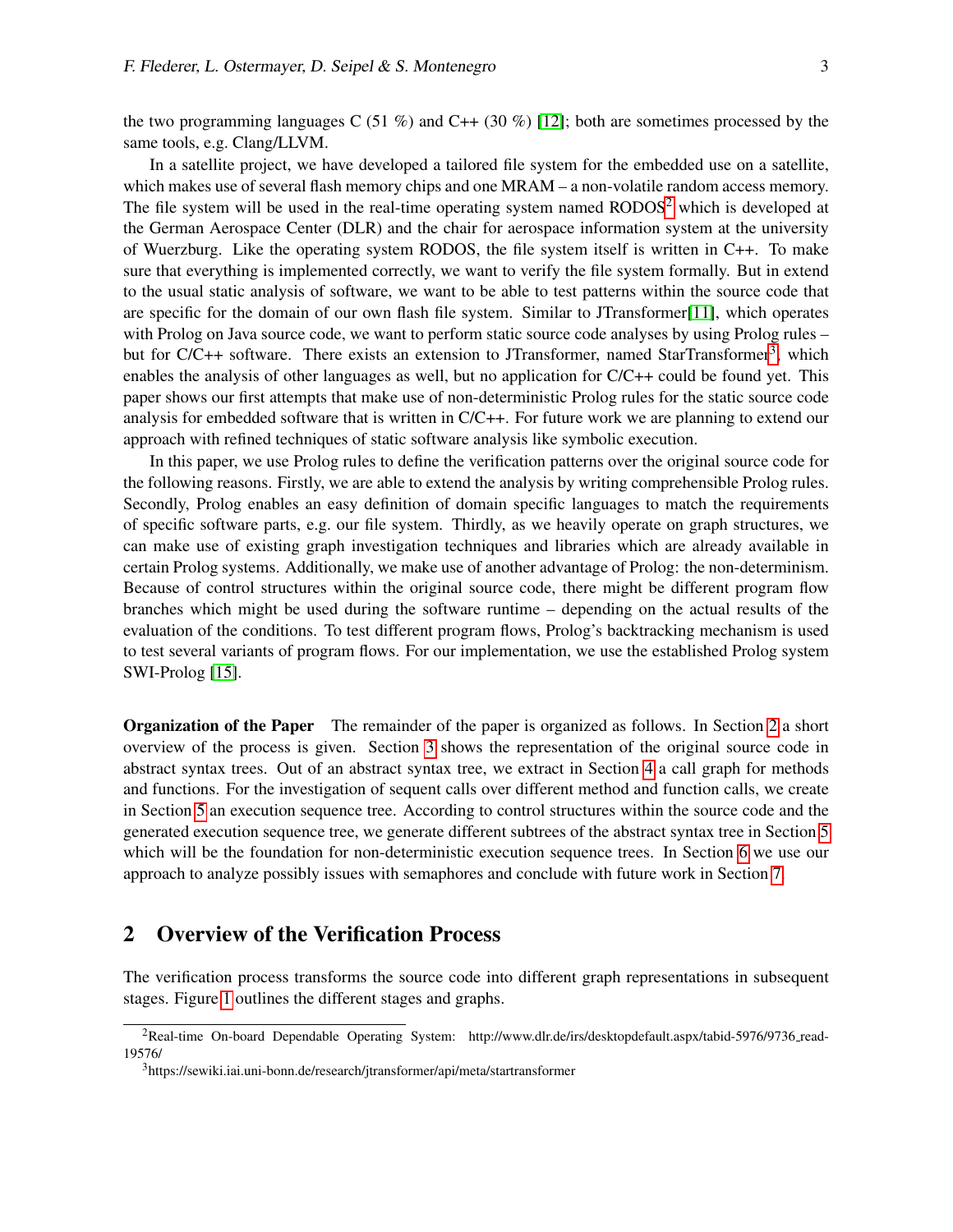

<span id="page-3-1"></span>Figure 1: the verification process is partitioned into three subsequent stages

At first, a program using Clang transforms the corresponding *abstract syntax tree* (AST) into Prolog facts which then are stored into the Prolog database. Secondly, declarative Prolog rules match graph patterns of method calls within the AST and extract information about method calls into a *call graph* (CG). In the last stage, traversing Prolog rules construct *execution sequence trees* (EST) that contain information about method calls that are subsequently executed after a given method call. Due to user-defined *computation tree logic* (CTL) rules and different program flows in the software, the process generates different nondeterministic variations of the EST, called NESTs. The traversing process directly evaluates the CTL rules on the nodes during building the NEST; therefore, it detects NESTs with failing or successful CTL checks early. This reduces the number of NESTs that are investigated.

#### <span id="page-3-0"></span>3 Representation of the Abstract Syntax Tree in Prolog

The first stage of the overall process (stage 1 in Figure [1\)](#page-3-1) is an automatic transformation of the structure of source code into Prolog facts. We use Clang, a  $C/C++$  frontend for  $LLVM<sup>4</sup>$  $LLVM<sup>4</sup>$  $LLVM<sup>4</sup>$ , to extract the full AST into Prolog facts. The resulting facts (AST nodes) have the following structure:

node (File, Ast\_Order, Id, Par\_Id, Type, Src\_Loc, Params).

For every C/C++ source file, Clang creates a separate AST. The node IDs are unique for the scope of a single AST. However, our process operates on the complete AST of the full software, therefore, each node is extended by the name of the source file (File, first argument of node/7). The second argument (Ast\_Order) defines the relative location of a node among its siblings. The argument Id represents an identifier of the node within the source file's AST, and Parent\_Id is the identifier of its parent node, in the same AST. The fifth argument (Type) names the node Type (e. g. IfStmt, CXXMethodDecl). The argument Src\_Loc contains the location of the node within the source code (File:Line:Column). Depending on the Type, a node comes with specific parameters which differ in number and in data types. Therefore, the last element (Parameters) is a Prolog list which contains the specific extra information.

Example Representation of a Source Code as an AST Apart from the syntactical structure of the source code, Clang also includes references which describe semantic links between nodes of the AST. Figure [2](#page-4-0) shows an AST of the following source code:

```
// File: test.h
class Test {
public :
  bool var ;
  void methodA ();
  void methodB ();
```
<span id="page-3-2"></span><sup>4</sup>Low Level Virtual Machine: http://llvm.org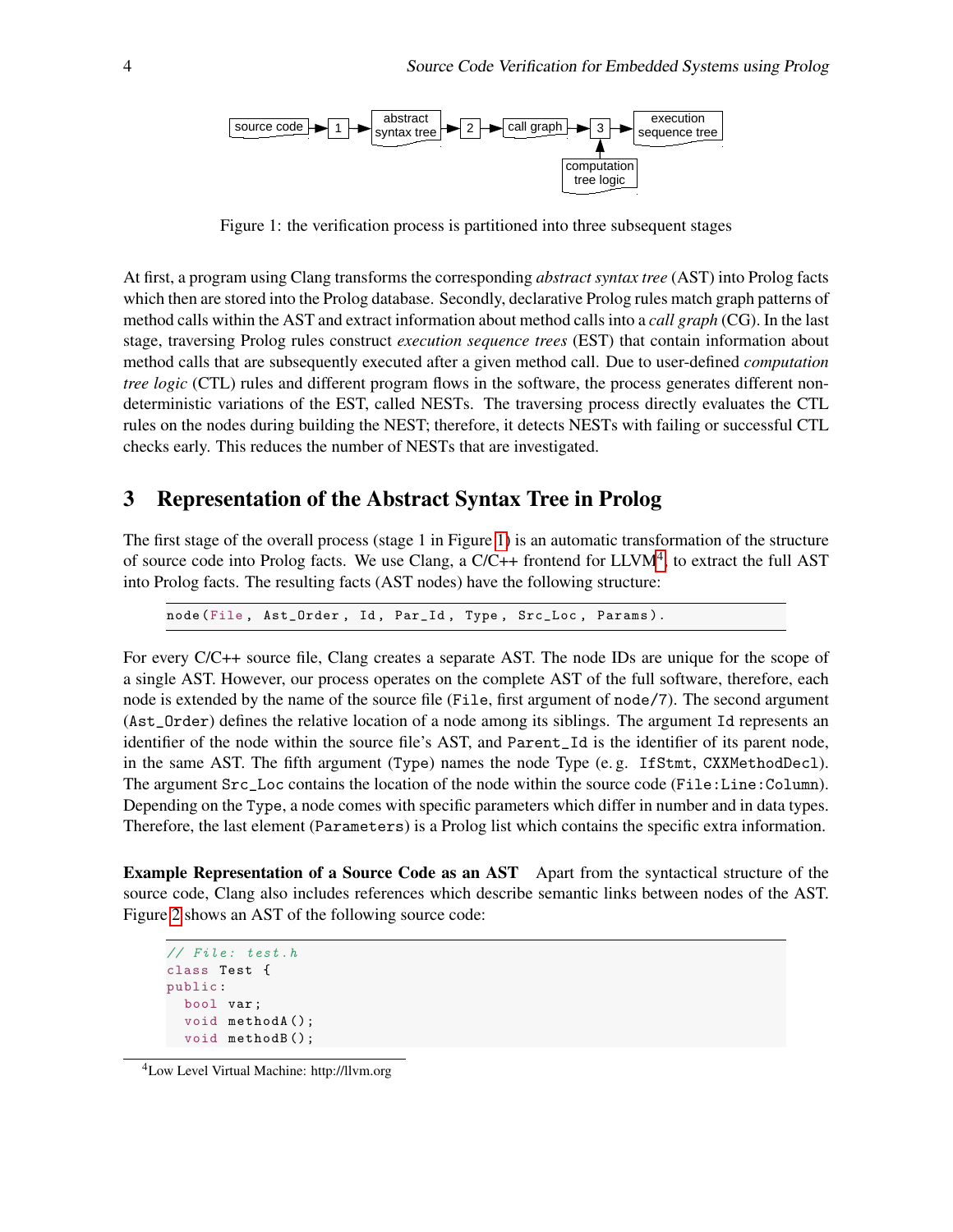

<span id="page-4-0"></span>Figure 2: Example of an AST from Clang with Semantic References

```
void methodC(); };
// File: test.cpp
# include " test .h"
void Test :: methodA () {
  methodC ();
  if(var) methodB(); }
void Test :: methodB () {
  methodC(); }
void Test::methodC() { }
```
The type of the root node is always TranslationUnitDecl. Due to #include statements in the source file, Clang adds nodes from additional files, i. e. header files, to the AST. In the example the AST is built from a source and a header file; Figure [2](#page-4-0) separates the nodes by their origin (dashed boxes). The header file declares the class Test (node  $CXXRecordDec1<sup>5</sup>$  $CXXRecordDec1<sup>5</sup>$  $CXXRecordDec1<sup>5</sup>$ ), the member variable var (node FieldDecl) and the three methods methodA, methodB, and methodC (node CXXMethodDecl). The implementation (definition) of the methods is written in the source file instead of the header file. Therefore, the method declaration nodes CXXMethodDecl from the header file lack syntactic children (black edges). Instead, they have semantic children (red edges) which describe their implementations (definitions). The implementations (definitions), though, are syntactically direct children of the root node (TranslationUnitDecl).

The body of a method is always enclosed in curly braces; the CompoundStmt stands for this enclosed compound of statements. Consequently, the children of CompoundStmt describe the method's body. A method call is defined by three subsequent nodes; CXXMemberCallExpr specifies the return type, MemberExpr describes the member name (for the method or variable), and CXXThisExpr defines the variable (object) on which the call or access is executed. Additionally, Clang adds a reference to the declaration of the called method to the MemberExpr nodes (green edges). If a method is already declared before, Clang adds a reference from the CxxMethodDecl to the previous declaration node (also CxxMethodDecl). The methodA calls one or two other methods; methodC is always called whereas the call of methodB depends on the evaluation result of the if statement. The left child of the node IfStmt defines the condition part, and the right child defines the then part. Therefore, the call of methodB is

<span id="page-4-1"></span> $5$ The prefix CXX in the types of the nodes stands for C++.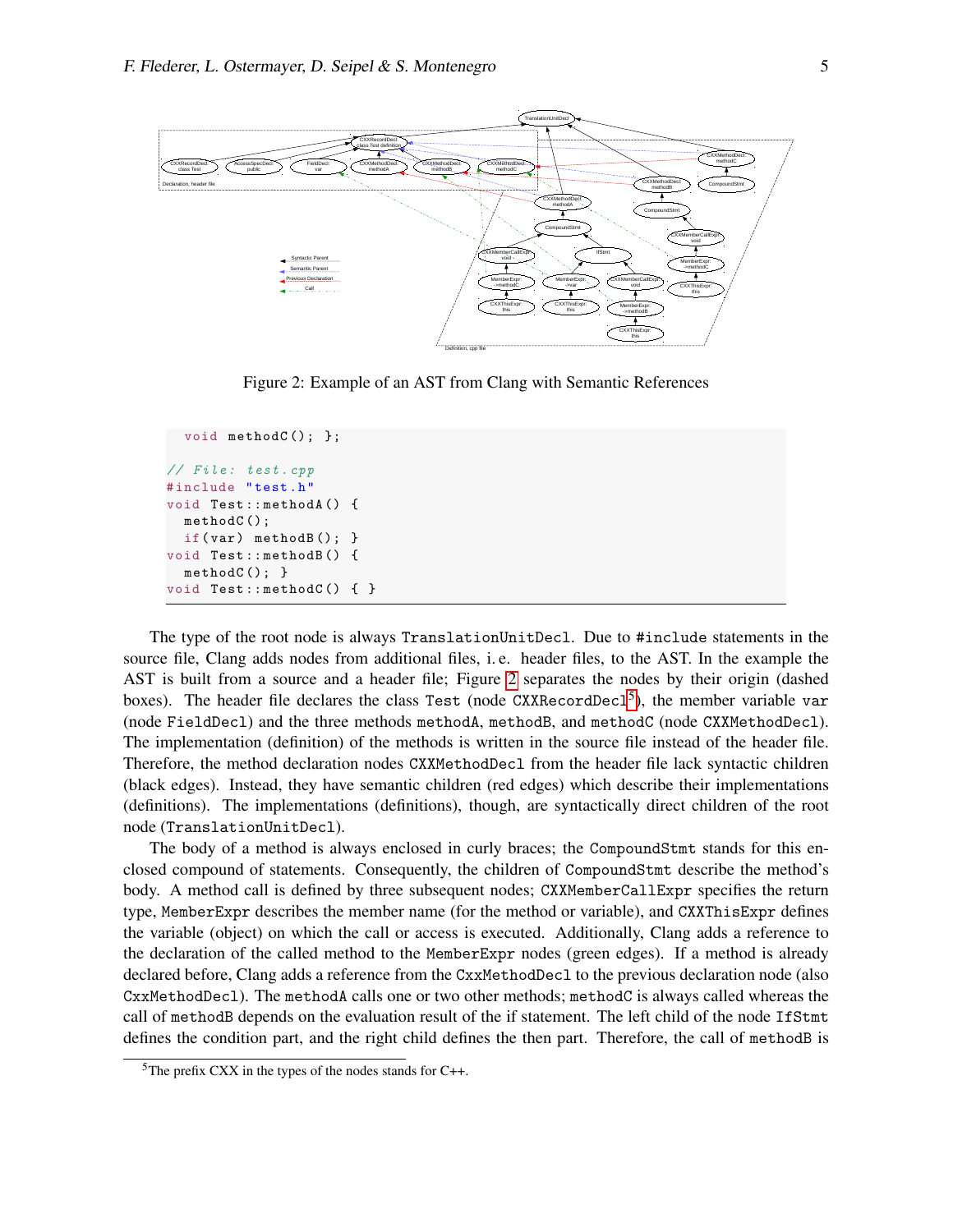only executed if the value of var is true.

Regarding the extra (colored) edges, the resulting structure is actually not a tree; instead, it is a directed acyclic graph (DAG). As mentioned above, the process in the first stage transforms the AST from Clang into Prolog facts. Here are some example nodes:

```
% node (+ File , + AST_Order , +Id , +Par_Id , +Type , + Src_Loc , + Params ) <-
node (
   'src/test.cpp', 4, '0x2b8e2a0', '0x2b8d8f0', 'CXXRecordDecl',
   \lambda <data/src/test.cpp:1:1, line:13:1>',
   ['class', 'Test', 'definition']).
node (
   'src/test.cpp', 7, '0x2b8e4c0', '0x2b8e2a0', 'CXXMethodDecl',
   '<line:3:3, line:6:3>',
   ['methodA', 'void (void)']).
```
**Prolog Rules for Accessing AST Structures** For an easy access of the AST we define several rules. Two predicates are used for accessing syntactic relations; edge/3 represents the syntactic edges of the AST, and transitive/3 determines ancestors or descendants of nodes. Additionally, we define particular predicates for accessing different node types. As mentioned above, the different types of nodes include different extra information in the list Parameters. The rules extract the extra information and provide them as arguments of the predicate. The following example shows the rules for edge/3, transitive/3, if\_stmt/3, and binary\_operator/5.

```
% edge (-File, -Parent, -Child) <-
edge (File, Parent, Child) :-
   node (File, \overline{\phantom{a}}, Child, Parent, \overline{\phantom{a}}, \overline{\phantom{a}}).
% transitive (-File, -Ancestor, -Child) <-
transitive (File, Ancestor, Child) :-
   edge (File, Ancestor, Child).
transitive (File, Ancestor, Child) :-
   edge (File, Parent, Child),
   transitive (File, Ancestor, Parent).
% if\_stmt (-File, -Id, -AST\_Order) <-
if_stmt (File, Id, AST_Order) :-
   node (File, AST_Order, Id, _, 'IfStmt', _).
% binary_operator (-File, -Id, -AST Order, -Type, -Name) <-
binary_operator (File, Id, AST_Order, Type, Name) :-
   node (File, AST_Order, Id, _, 'BinaryOperator', [_, Type, Name]).
```
The predicate if\_stmt/3 represents a node with the type IfStmt. The predicate binary\_operator/5 represents a node with the type BinaryOperator and additionally extracts the return type of the binary operator and its name.

### <span id="page-5-0"></span>4 Call Graph in Prolog

The AST created by Clang provides references from calling methods to the called methods, see Section [3.](#page-3-0) Using this information we create a graph that only contains information about method calls. We name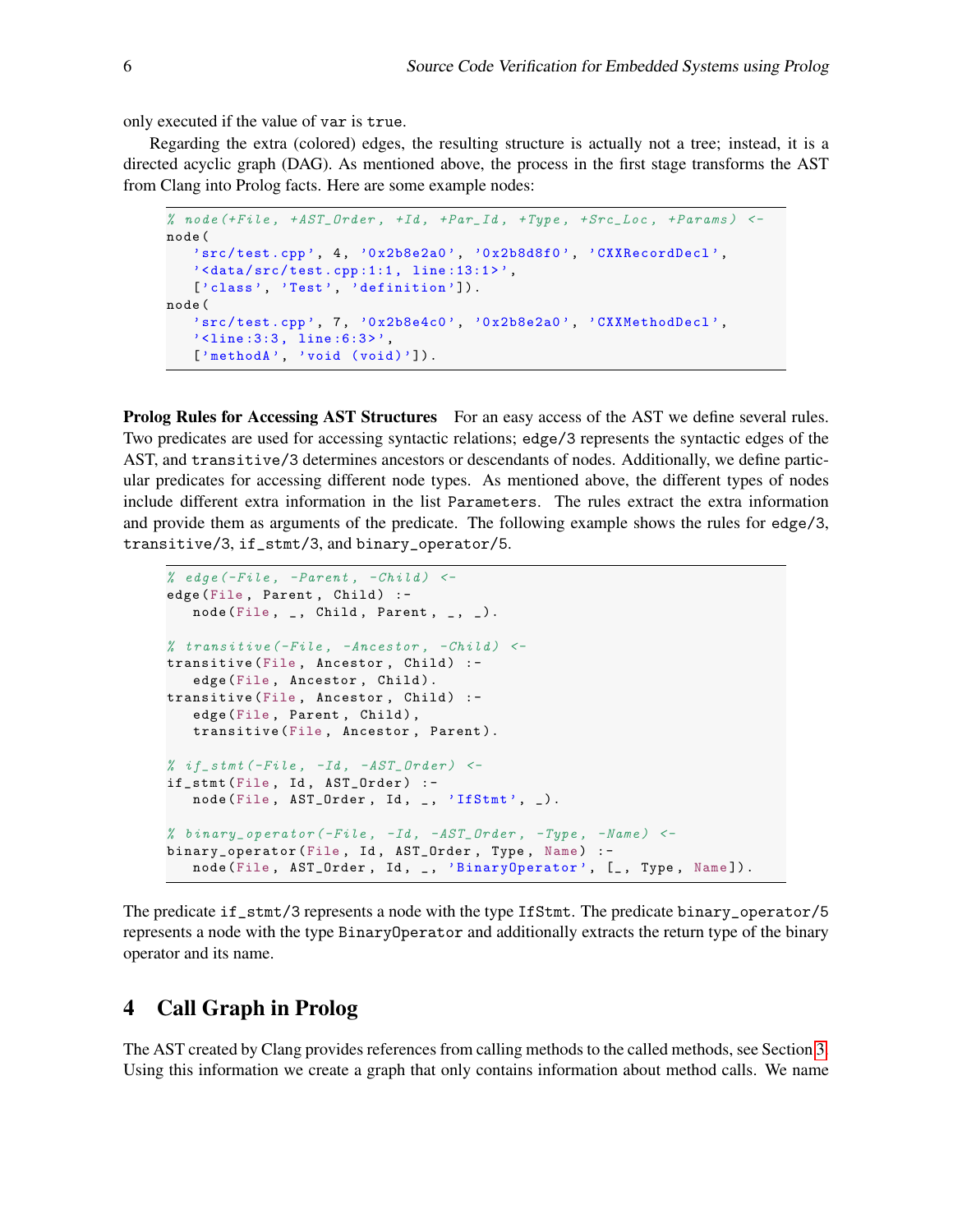

<span id="page-6-0"></span>Figure 3: Our example displayed as call a graph

the graph *call graph* (*CG*), which can be expressed as a tuple

$$
CG = (V_C, E_C, N_C, L_C, W_C, C_C, D_C, \mathcal{N}_C, \mathcal{L}_C, \mathcal{W}_C, \mathcal{C}_C),
$$

where  $V_C$  is a set of nodes,  $E_C$  is a set of directed edges  $(v_0, v_1)$  with  $v_0, v_1 \in V_C$ ,  $N_C$  is a set of method names, *L<sup>C</sup>* is a set of locations within the source code, *W<sup>C</sup>* is a set of variable names, *C<sup>C</sup>* is a set of conditions IDs,  $D_C = \{a,b\}$  is a set of condition categories,  $\mathcal{N}_C$  is a labeling function  $\mathcal{N}_C : V_C \to N_C$ ,  $\mathcal{L}_C$  is a labeling function  $\mathcal{L}_C : E_C \to L_C$ ,  $\mathcal{W}_C$  is a labeling function  $\mathcal{W}_C : E_C \to W_C$ , and  $\mathcal{C}_C$  is a labeling function  $\mathcal{C}_C : E_C \to (C_C, D_C)^n$  with  $n \in \mathbb{N}_0$ .

For the investigation of different program flows, we use information about control structures. Either one or several nested control structures within method bodies decide whether a method call is skipped. The transformation process labels the edges with a set of control structures IDs that affect the method call. Some control structures like if ensure an exclusive execution of their children. E. g. for the control structure if either the then part or the else part is executed – never both parts at the same time. To cover the exclusive execution, the transformation process classifies the control structures IDs into different categories; an identifier is either categorized as a (i.e. then part) or b (i.e. else part).

Figure [3](#page-6-0) shows the resulting CG for the AST from Figure [2.](#page-4-0) The nodes are labeled with the methods' names. The edges are labeled with the source code location, the variable (object) name on which the call is invoked, and the set of the control structures IDs they depend on.

Detection Rules for Code Patterns of Methods Information about structures like method declarations, their definitions, method calls etc. is stored within the AST. The information is not available in single nodes, but rather in subgraphs of the AST. In Prolog we define graph patterns specifically for structures like method definition, method calls etc. The following example shows such a rule that detects a method declaration.

```
% method_decl (-File, -Method\_Id, -Full\_Name) <-
method_decl (File, Method_Id, Full_Name) :-
   cxx_method_decl (File, Meth_Id, Func_Name, _),
   transitive (File, Class_Id, Meth_Id),
   cxx_record_decl (File , Class_Id , 'class ', Class_Name ) ,
   namespace (File , Method_Id , Namespace_Name ) ,
   atomic_list_concat ([Namespace_Name, '::', Func_Name], Full_Name).
```
The rule searches for a pattern that consists of a node CXXMethodDecl (predicate cxx\_method\_decl/4) and a ancestor node CXXRecordDecl (predicate cxx\_record\_decl/4) with the record type 'class'. Generally, the rule searches for a class definition which contains a method definition. The node of the type CXXMethodDecl contains only the local name of the method, not the full one. To obtain the full name, the rules for namespace/3 recursively traverse the AST up and joins the appropriate scope names (e. g. from classes or namespaces). After that, atomic\_list\_concat/2 merges that prefix and the local name.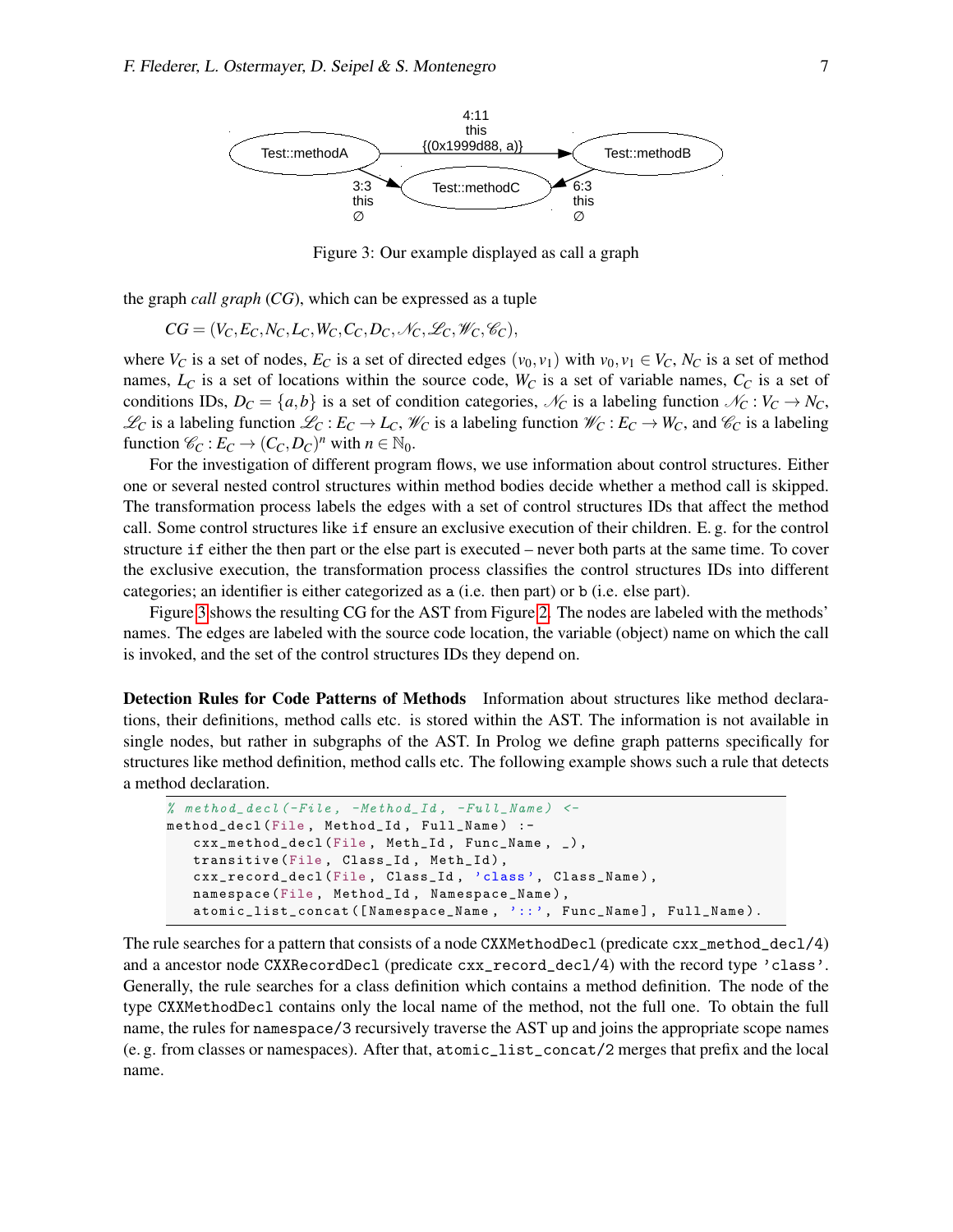Detection Rules for Control Structures There are different types of structures, which lead to conditional execution of operations, e g. method calls. On the one hand there are obvious keywords for control structures, e. g. do, for, if, while and the ternary operator ?. On the other hand there are other structures which implicitly skip operations. For example, an *or* (||) executes the second operand only if the first one is false. Otherwise the second operand is not executed at all (short-circuit evaluation).

We define rules that identify control structures and determine the root nodes of the conditionally executed subtrees. The following example shows a rule for an if statement with a then part and an else part:

```
% if (-File, -Cond\_Id, -When\_Id, -Else\_Id) <-
if (File, Cond_Id, When_Id, Else_Id) :-
   if\_stmt(File, Id, _-),
   edge (File, Id, Cond_Id),
   edge (File, Id, When_Id),
   edge (File, Id, Else_Id),
   node (File, Cond_Order, Cond_Id, _, _, _),
   node (File, When_Order, When_Id, _1, _2, _1),
   node (File, Else_Order, Else_Id, _{-}, _{-}, _{-}),
   Cond_Order < When_Order ,
   When_Order < Else_Order .
```
The rule searches a node IfStmt (predicate if\_stmt/3) and its three children. The three children are the root nodes of different subtrees that stand for the different parts of the if; the first subtree represents the condition part, the second subtree represents the then part, and the third subtree represents the else part. The order of the children defines their assignment to the parts of the if. Therefore, the rule determines the relative order using node/5, and after that, the orders are compared. We also define a similar rule for ifs without an else part, which is not shown here.

Virtual Methods An important feature of the object-oriented programming paradigm is the inheritance of classes. Subclasses can overwrite methods if the method is declared as virtual in the superclass. Due to inheritance, a pointer to a superclass can also point to a corresponding subclass. Then, if an overwritten method is called, the implementation in the subclass is called instead of the one in the superclass.

As mentioned in Section [3,](#page-3-0) the node of a method call references the declaration of the called method. However, it always references the class for which the pointer is declared, not the derived classes. Therefore, we generate multiple CGs that call overwritten methods instead.

#### <span id="page-7-0"></span>5 Building Execution Sequence Trees in Prolog

The verification process investigates subsequent method calls that are executed after a given method call. A tree structure, which we call Execution Sequence Tree (EST), represents the subsequent method calls. Following the program flow, the subsequent method calls from the successor nodes are added subsequently to a list via depth-first search on the CG. After traversing the children nodes, parents are visited to add additional methods that are called after a return. Several parent methods can call the current method, therefore, a branching in the EST is introduced to represent different program flows.

The evaluations of control structures result in different program flows which we want to investigate. Therefore, non-deterministic rules create different variants of ESTs that represent various program flows; we call them Non-deterministic Execution Sequence Trees (NEST). To search programming errors, the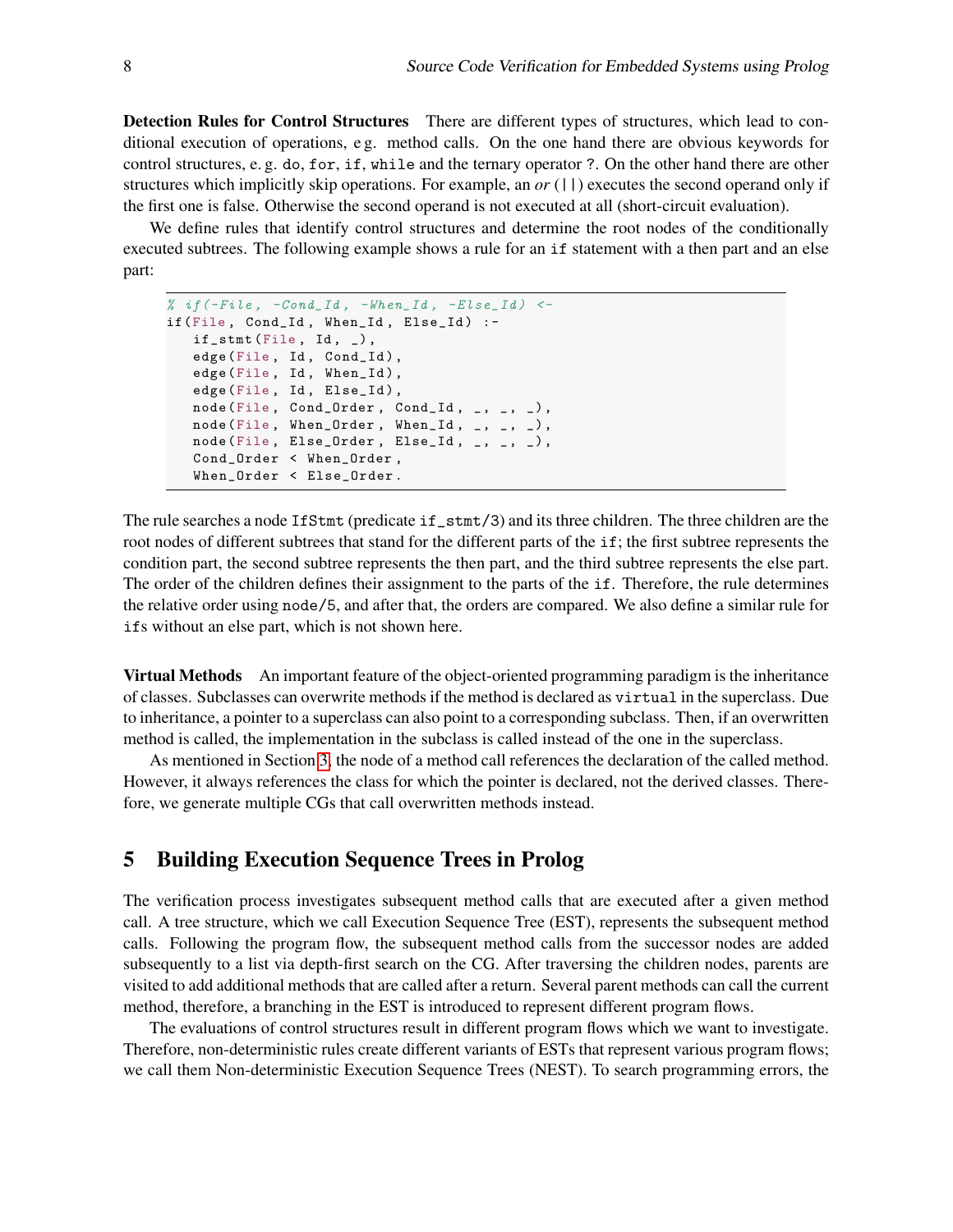creation process of NESTs applies Computation Tree Logic (CTL) during its work; the CTL e. g. describes programming errors. This enables early CTL evaluation results, even before NESTs are created completely. Consequently, some control structures are excluded from the NESTs and, therefore, can be ignored; therefore, the number of investigated NESTs is reduced.

#### **Definition of Execution Sequence Trees** The tree structure EST can be expressed as a tuple

$$
EST = (V_E, E_E, N_E, L_E, W_E, T_E, C_E, D_E, \mathscr{N}_E, \mathscr{L}_E, \mathscr{W}_E, \mathscr{T}_E, \mathscr{C}_E),
$$

where  $V_E$  is a set of nodes,  $E_E$  is a set of directed edges  $(v_0, v_1)$  with  $v_0, v_1 \in V_E$ ,  $N_E$  is a set of method names,  $L<sub>E</sub>$  is a set of locations within the source code,  $W<sub>E</sub>$  is a set of variable (object) names on which the calls are executed,  $T_E = \{c, p, r\}$  is a set of call types, for the call of child methods (c), the return to parents (p), or the root node (r),  $C_E$  is a set of condition IDs,  $D_E$  is a set of sets of categories of conditions,  $\mathcal{N}_E$  is a labeling function  $\mathcal{N}_E : V_E \to N_E$ ,  $\mathcal{L}_E$  is a labeling function  $\mathcal{L}_E : V_E \to L_E$ ,  $\mathcal{W}_E$  is a labeling function  $\mathcal{W}_E : V_E \to W_E$ ,  $\mathcal{T}_E$  is a labeling function  $\mathcal{T}_E : V_E \to T_E$ , and  $\mathcal{C}_E$  is a labeling function  $\mathscr{C}_E : V_E \to ((C_E, D_E)^n)^m$  with  $n, m \in \mathbb{N}_0$ .

The basis for an EST is a single call (edge within the CG). At first, the called method is used as root node including the information about the call, i. e. the location in the source code and the variable (object) name. According to the program flow, traversing rules add subsequent method calls to the tree with regard to the following guidelines:

- Children Coming from an entry edge, the current node is added to the end of the active branch of the EST including the information of the entry edge. After that, all successors are traversed in a depth-first search, whereby siblings are ordered by their location within the source code.
- Parents After processing all children or detecting a return node, the traversing rules proceed to the parent nodes. They add each parent node to the last node of the active branch of the EST. As a result, the traversing rules create new branchings which then are separately processed, beginning with the children.
- Recursion To avoid endless loops in the traversing process, recursions are handled specially. If there is a recursion (direct or mutual method calls) within the CG, then only one complete run is added to the active branch of the EST. After that, the depth-first search is aborted and backtracked to the next node after the entrance to the recursion. However, the information about which methods are called in the recursion remains in the EST due to the one complete run that was added.

In the CG, information about conditions are assigned to the edges. To make the information available in the EST, the transformation process adds it to the target node. Additionally, the information is propagated for all successors from the CG and added to the nodes of the EST appropriately.



<span id="page-8-0"></span>Figure 4: Execution Sequence Trees of the Semaphore Example

Keeping our example from Figure [3,](#page-6-0) Figure [4](#page-8-0) shows two ESTs which base on different calls of methodC. The first one (Subfigure (a)) bases on the method call methodA→methodC. Consequently,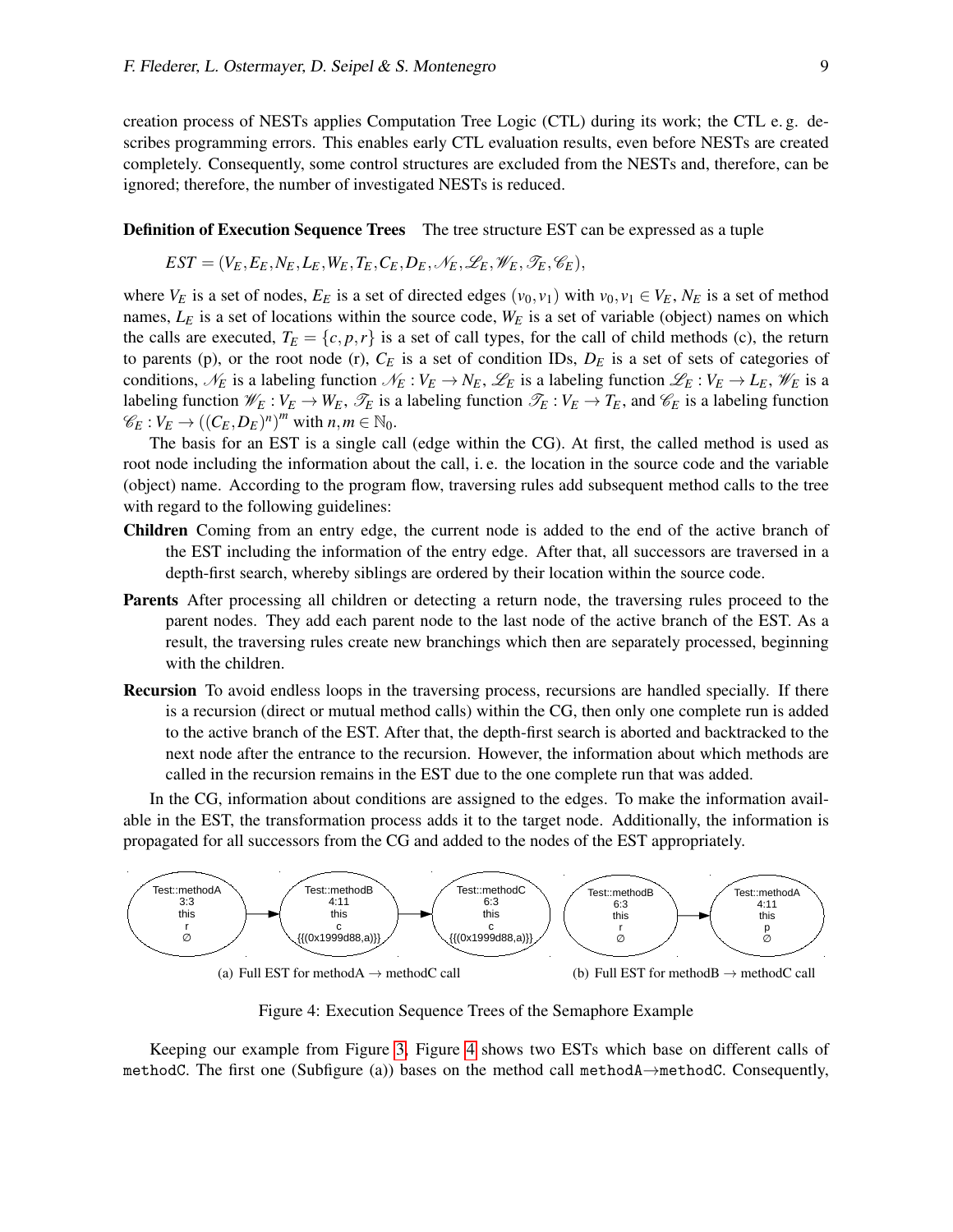methodA becomes the root node. The depth-first search traverses all children that are called after the base call methodA→methodC. The location of methodA→methodB (4:11) is greater than the base call methodA→methodC. Therefore, methodB becomes the successor node in the EST. After that, the process adds methodC to the EST because methodB→methodC is the next subsequent method call within methodB. Then, no other subsequent method calls are left to add.

The second EST (Subfigure (b)) bases on the method call methodB→methodC. Consequently, the method methodB becomes the root node. There are no children in the CG for methodB, therefore, it proceeds to the parent nodes and adds its parent methodA to the EST following the parent edge. The process does not add any child nodes because the entry edge (4:11) is underneath the other method call methodA→methodC (7:3).

<span id="page-9-0"></span>Bringing Non-Determinism to the Execution Sequence Tree Control structures affect the execution of the software; some method calls are only executed in certain program flows. To investigate different program flows for errors, non-deterministic Prolog rules create different variants (subtrees) of ESTs, each representing a program flow. Due to the non-determinism in the creation process, we name the variants of the EST *Non-deterministic Execution Sequence Trees* (NEST). A NEST is identified by the set *I* of valid control structures and their categories (tupels). The set of nodes of a NEST  $V'_E \subseteq V_E$  is composed  $\mathbf{I} \mathbf{w}$  subsets:  $V'_E = V_D \cup V'_N$ 

- $V_D = \{v \in V_E \mid \mathscr{C}_E(v) = \emptyset\}$  is the set of nodes which are present in every variation of NESTs (deterministic)
- $V'_N = \{v \in V_E \mid \mathscr{C}_E(v) \subseteq I\}$  is the set of nodes which are dependent of control structures. Therefore, the set differs for every NEST.

The edges of a NEST  $E'_E \subseteq E_E$  are reduced according to the nodes. Only edges whose both nodes are part of the NEST become an edge of the NEST:  $e = (v_1, v_2) \in E_E \land v_1, v_2 \in V'_E \Rightarrow e \in E'_E$ .

Figure [5](#page-10-0) shows a complete EST and sample variations of NESTs. For reasons of comprehensibility only the name of methods and the set of condition IDs are printed; unimportant labelings are omitted. The full EST in Subfigure (a) contains nodes with varying control structure dependencies. The nodes B and D are valid for single conditions  $((1, a)$  resp.  $(2, a)$ ). The node E depends on the two single conditions (2,a) and (4,a). If one control structures is valid, node E becomes part of the NEST. The Node F is only included in a NEST if both conditions, (2,a) and (3,a), are valid.

Subfigures (b) to (d) show different variants of NESTs. The NEST with no valid control structures is the least complex one. It only contains nodes with empty sets of control structures, as Subfigure (b) shows. Every node with a set of control structures that are valid for a NEST, becomes part of the NEST. Subfigure (c) shows the NEST with one valid control structure:  $(2,a)$ . The Node F contains a combined set  $\{(2,a), (3,a)\}$ ; however, the condition  $(3,a)$  is invalid, therefore, the node is left out. For NEST of Subfigure (d) both,  $(2,a)$  and  $(3,a)$  are valid. Consequently, nodes with only  $(2,a)$  (nodes D and E) and nodes with combined conditions (node F) are included in the NEST.

Limitation of the Range of CTL Rules Rules for CTL check the properties of nodes in a tree. The number of checked nodes depends on the rules, the properties of the nodes and on the quantifiers. Table [1](#page-10-1) gives an overviews about the range of CTL quantifiers. As soon as a success or a fail is determined, the EST creation stops and ignores the rest of the tree. Consequently, the creation process for NESTs ignores control structures that are only used in ignored nodes; therefore, the number of created NESTs decreases.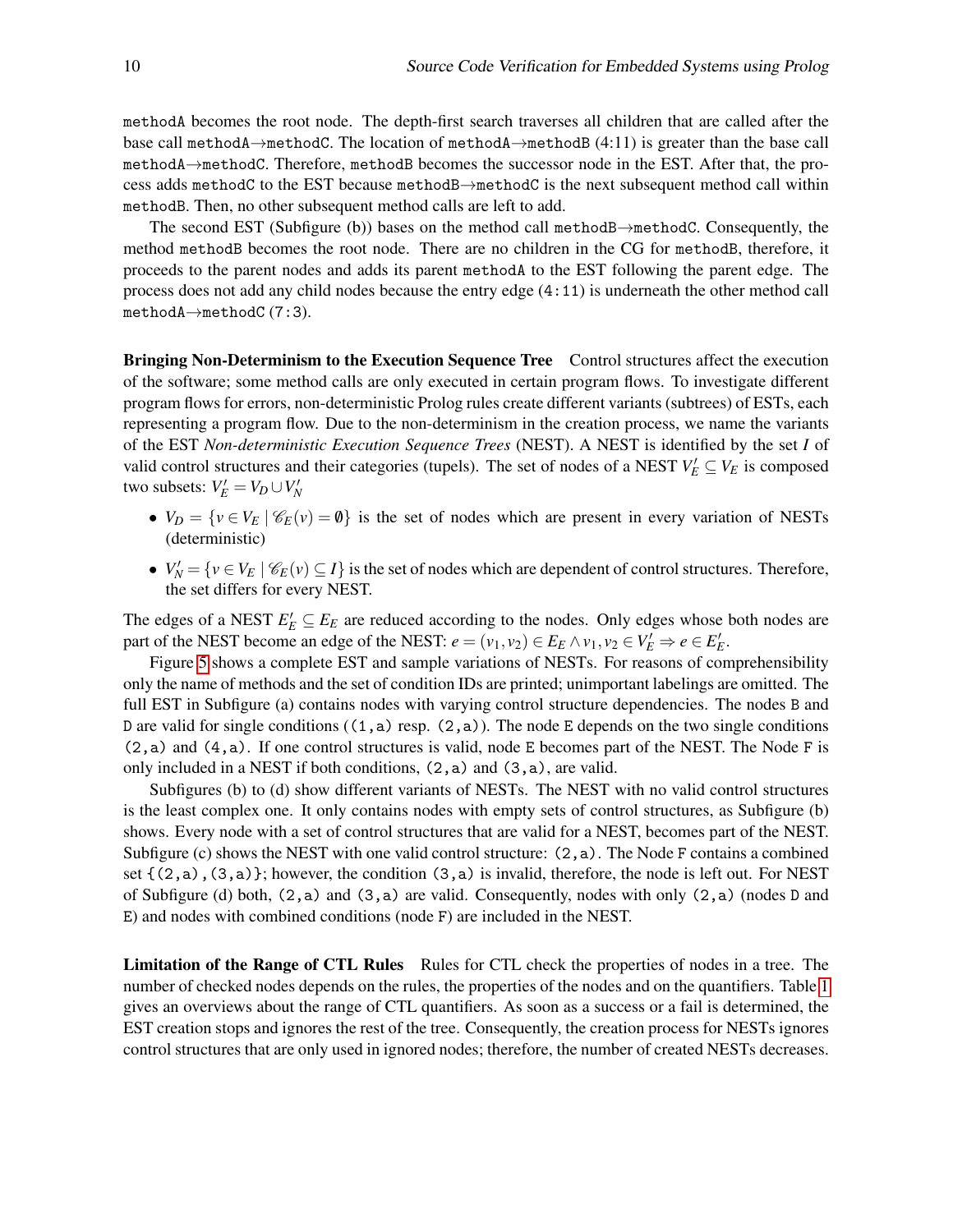

<span id="page-10-0"></span>Figure 5: Some examples for NESTs for a given full EST

| Quan-  | <b>Success</b>             |                      | Fail                        |                      |
|--------|----------------------------|----------------------|-----------------------------|----------------------|
| tifier | Condition                  | <b>Ignored Nodes</b> | Condition                   | <b>Ignored Nodes</b> |
| AF     | a node per path successes  | remaining nodes      | all nodes in a path fail    | remaining paths      |
|        |                            | per path             |                             |                      |
| AG     | all nodes success          | none                 | one node fails              | remaining nodes      |
| AX     | all next nodes success     | remaining nodes      | a next node fails           | remaining nodes      |
|        |                            | per path             |                             |                      |
| AU     | first rule successes until | remaining nodes      | first and second rule fail  | remaining nodes      |
|        | second rule successes      | per path             |                             |                      |
| EF     | one node successes         | remaining nodes      | all nodes in all paths fail | none                 |
| EG     | all nodes for a path suc-  | remaining paths      | a node of the last path     | remaining nodes      |
|        | cess                       |                      | fails                       | of the last path     |
| EX     | next node of a path suc-   | remaining nodes      | next nodes in all paths     | remaining nodes      |
|        | cesses                     |                      | fail                        | of all paths         |

<span id="page-10-1"></span>Table 1: Maximum range of CTL rules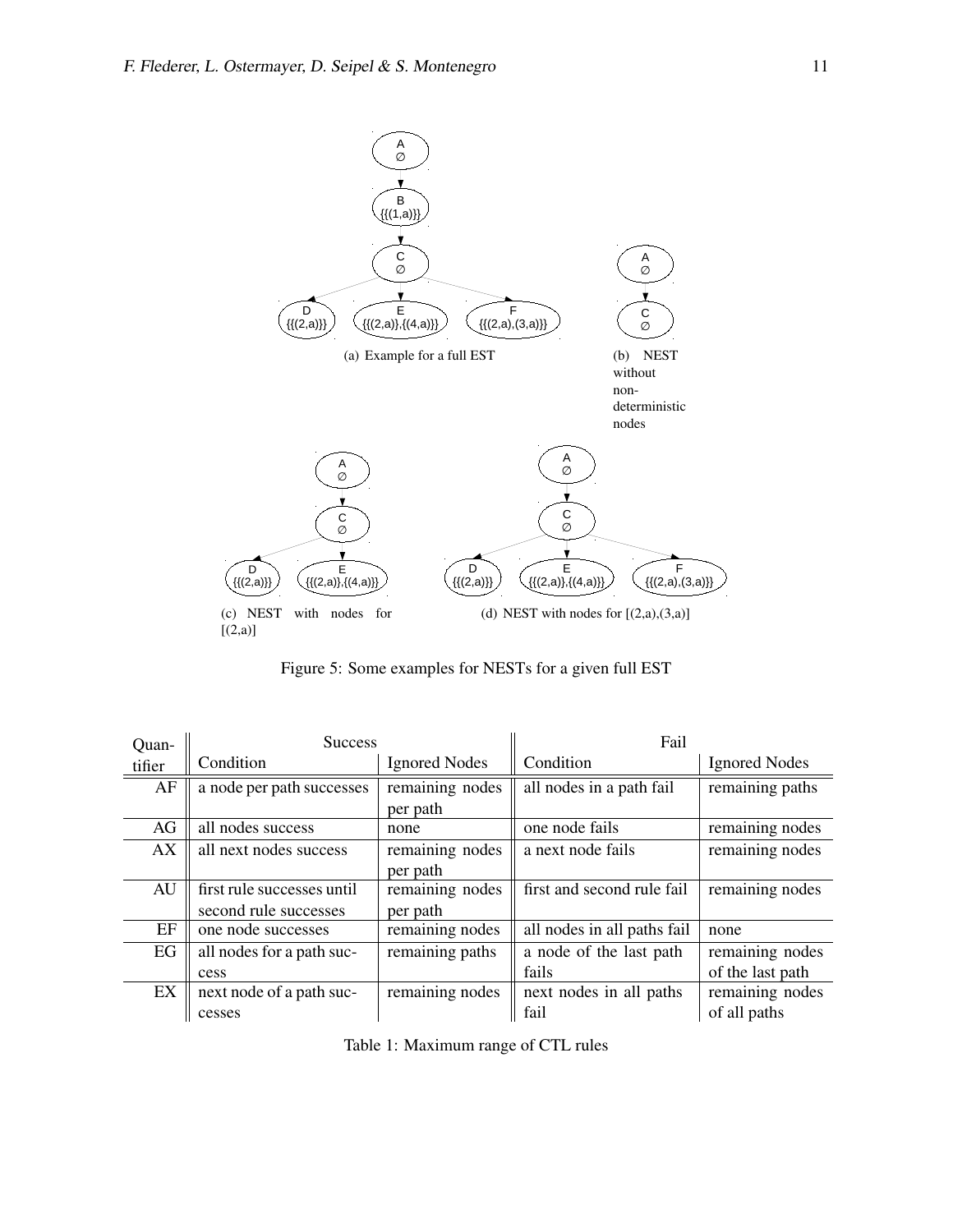

<span id="page-11-1"></span>Figure 6: Call Graph of the Incomplete Semaphore Usage

Prolog rules traverse the CG and construct the NESTs, simultaneously applying the user-defined CTL rules. If the CTL rules successes prematurely, the creation process proceeds with the next NEST. However, if the CTL rule fails, the process aborts and the user is informed about the problematic NEST.

#### <span id="page-11-0"></span>6 Case Study using Computation Tree Logic

A case study investigates the usage of semaphores in a flash file system developed for the real-time operating system RODOS. Semaphores are used for synchronizing concurrent threads in RODOS. They are provided as classes with the methods enter and leave. Consequently, we can investigate their usage on the CG and NESTs. We investigate the static source code, therefore, there are limitations regarding variable values. For example, we cannot detect whether two pointers refer to the same object, because we do not have access to the actual values.

Before introducing problematic semaphore usages, we show a correct usage:

```
void SemaTest :: methodA () {
   sema . enter ();
   methodB ();
   sema.leave(); }
```
The semaphore object sema is entered (enter()) once and left (leave()), eventually.

Semaphore entered but never left Firstly, we investigate missing Semaphore leavings. Figure [6](#page-11-1) illustrates the following example:

```
void Test :: methodC () {
   methodE();
   sema.leave(); }
void Test :: methodD () {
   methodE(); }
void Test :: methodE () {
   methodF ();
   sema . enter ();
   methodG(): }
void Test::methodF() { }
void Test::methodG() { }
```
The methodC first calls methodE, which enters the semaphore. Then, methodE is left while keeping the semaphore entered. After returning to methodC the semaphore is left. Therefore, for methodC, the semaphore is used correctly.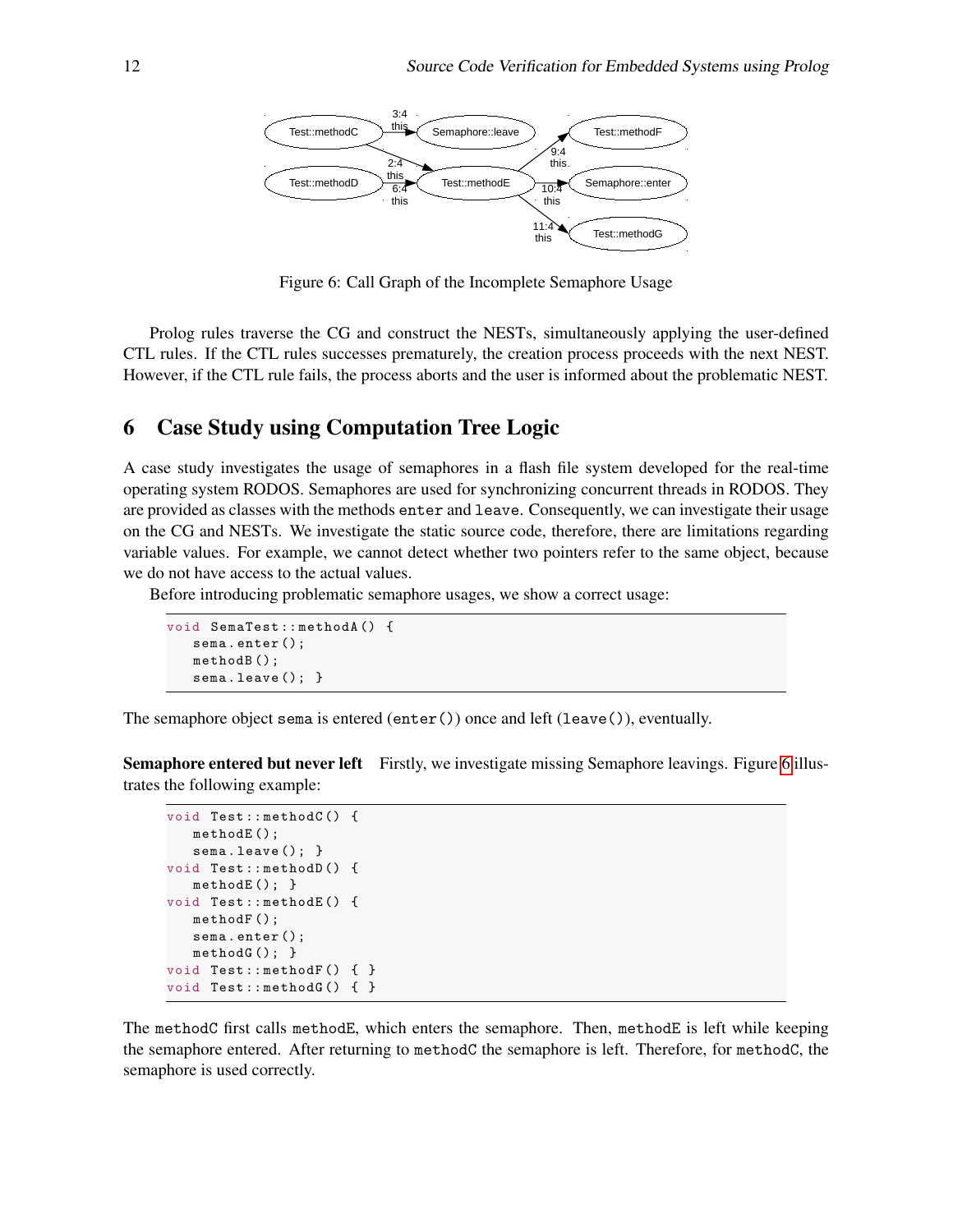If methodE is called, it only calls methodE which enters the semaphore. After that, the execution returns from methodE is left, but there are no other calls within methodD. Consequently, if the semaphore is not left in a call after returning from methodD; we found an incorrect use of semaphores.

Based on the method call Test::methodE→Semaphore::enter we generate an EST and apply a CTL rule:

 $AF\mathscr{N} =$ *Semaphore* :: *leave*  $\wedge \mathscr{W} = w_r$ 

On every branch of the EST (A), finally (F) the rule is applied: there should be a node with the method name  $\mathcal{N}$  = Semaphore:: leave. Additionally, the variable (object) name  $\mathcal{W}$  must be the same as the one from the root node  $(w_r)$ , to assure that the same semaphore is investigated. In Prolog, we define the CTL rules as binary predicates. The first argument is a predicate est\_node/5 of the root node in the EST, the second one is a predicate est\_node/5 of the currently investigated node:

```
% sema_leave (+Root, +Node) <-
sema_leave (Root, Node) :-
  Root = est\_node(, _, _, _ Var_1, _Node = est\_node(_, [Name_2 | _], _, Var_2, _),
   Name_2 = 'RODOS :: Semaphore :: leave ',
   Var_1 = Var_2.
```
Semaphore entered twice before left Secondly, we check whether a semaphore is entered multiple times before it is left. An example clarifies the issue:

```
void SemaTest :: methodH () {
   sema . enter ();
   methodB ();
   sema . enter ();
   methodB ();
   sema.leave(); }
```
The semaphore is entered, before and after the first call of methodB, but only left after the second call. This programming error leads to an infinite blocking of the program at the second call of sema.enter(). To find this issue in the source code, we describe the correct usage in CTL:

*A*( $\neg$ (*N* = *Semaphore* :: *enter* ∧ *W* = *w<sub>r</sub>*)</sub> *U* (*N* = *Semaphore* :: *leave* ∧ *W* = *w<sub>r</sub>*))

This CTL formula consists of two separate rules; for all branches (A) the first one must be true until (U) the second one becomes true. The first rules expresses that the investigated node must *not* have the method name  $\mathcal N$  = Semaphore:: enter on the same variable (object) name  $\mathcal W$  as the one of the root node  $(w_r)$ . The second rule expresses that the investigated node *must* have the method name  $\mathcal N$ = Semaphore::leave on the same variable (object) name  $\mathcal W$  as the one of the root node  $(w_r)$ . That means, that a semaphore should not be entered before it is left.

Above, we had already written the second rule in Prolog; the first rule in Prolog follows:

```
% sema_not_enter (+Root, +Node) <-
sema_not_enter (Root, Node) :-
  Root = est\_node(, _,, ', Var_1, '),
   Node = est\_node( , [Name_2 | ], _, Var_2, _),
   \sqrt{2} \sqrt{2}; Name_2 \= 'RODOS :: Semaphore :: enter ' ).
```
This rule successes if the variable (object) names or the method names of the root and the current node differ.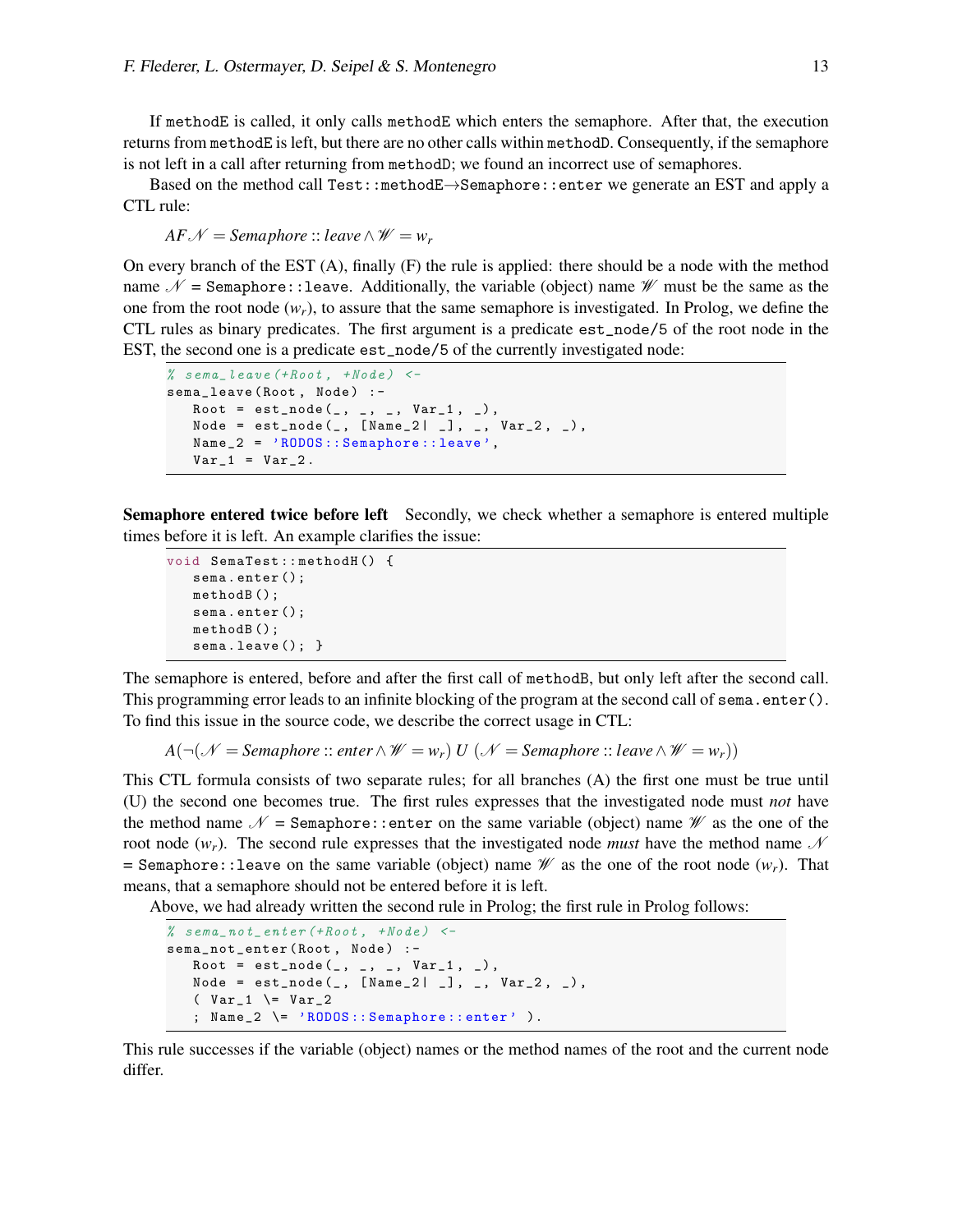#### <span id="page-13-10"></span>7 Conclusions and Future Work

Using Prolog provides a flexible and concise definition of validation goals. Furthermore, it enables the definition of domain-specific rules for validation. For future work, we intend to demonstrate the versatility by further evaluations for the flash file system for BIROS. We aim at providing a verification that precisely addresses issues of flash file system, for example the retention of data in unpredicted failures. By using Prolog's non-determinism enables the effortless investigation of different program flows. Additionally, we are interested in further applications of Prolog's features like non-determinism for embedded software, beyond file systems.

The EST, which we introduced in Section [5,](#page-7-0) allows the application of CTL for method calls in the program flow to investigate programming errors. By an early application of CTL during the creation process of NESTs, we already reduce the number of generated NESTs. To further decrease the number of NESTs, we are going to introduce Symbolic Execution to our process. Symbolic execution analyzes the domain of the values of variables, which limits the non-determinism for control structures.

#### References

- <span id="page-13-8"></span>[1] R. Ballance, S. Graham, and M. V. D. Vanter. The pan language-based editing system for integrated development. In *Proceedings of the Fourth ACM SIGSOFT Symposium on Software Development Environments*, SDE 4, pages 77–93, New York, NY, USA, 1990. ACM.
- <span id="page-13-9"></span>[2] A. M. Boehm, D. Seipel, A. Sickmann, and M. Wetzka. Squash: A tool for analyzing, tuning and refactoring relational database applications. In *Applications of Declarative Programming and Knowledge Management, 17th International Conference, INAP 2007, and 21st Workshop on Logic Programming, WLP 2007, Würzburg, Germany, October 4-6, 2007, Revised Selected Papers, pages 82-98, 2007.*
- <span id="page-13-7"></span>[3] P. Borras, D. Clement, T. Despeyroux, J. Incerpi, G. Kahn, B. Lang, and V. Pascual. Centaur: The system. In *Proceedings of the Third ACM SIGSOFT/SIGPLAN Software Engineering Symposium on Practical Software Development Environments*, SDE 3, pages 14–24, New York, NY, USA, 1988. ACM.
- <span id="page-13-4"></span>[4] S. Ciraci. *Graph Based Verification of Software Evolution Requirements*. PhD thesis, Univ. of Twente, Enschede, November 2009. CTIT Ph.D. thesis series no. 09-162.
- <span id="page-13-5"></span>[5] S. Ciraci, P. van den Broek, and M. Aksit. Graph-based verification of static program constraints. In *Proceedings of the 2010 ACM Symposium on Applied Computing*, SAC '10, pages 2265–2272, New York, NY, USA, 2010. ACM.
- <span id="page-13-1"></span>[6] M. Consens and A. Mendelzon. Graphlog: A visual formalism for real life recursion. In *Proceedings of the Ninth ACM SIGACT-SIGMOD-SIGART Symposium on Principles of Database Systems*, PODS '90, pages 404–416, New York, NY, USA, 1990. ACM.
- <span id="page-13-2"></span>[7] M. Consens and A. Mendelzon. Low complexity aggregation in graphlog and datalog. In *in GraphLog and Datalog, Theoretical Computer Science 116*, pages 95–116, 1993.
- <span id="page-13-3"></span>[8] M. Consens, A. Mendelzon, and A. Ryman. Visualizing and querying software structures. In *International Conference on Software Engineering*, pages 138–156, Melbourne, Australia, May 1992. IEEE.
- <span id="page-13-6"></span>[9] R. Crew. Astlog: A language for examining abstract syntax trees. In C. Ramming, editor, *DSL*. USENIX, 1997.
- [10] M. Fowler. *Domain Specific Languages*. Addison-Wesley Professional, 1st edition, 2010.
- <span id="page-13-0"></span>[11] G. Kniesel, J. Hannemann, and T. Rho. A comparison of logic-based infrastructures for concern detection and extraction. In *Proceedings of the 3rd Workshop on Linking Aspect Technology and Evolution*, LATE '07, New York, NY, USA, 2007. ACM.